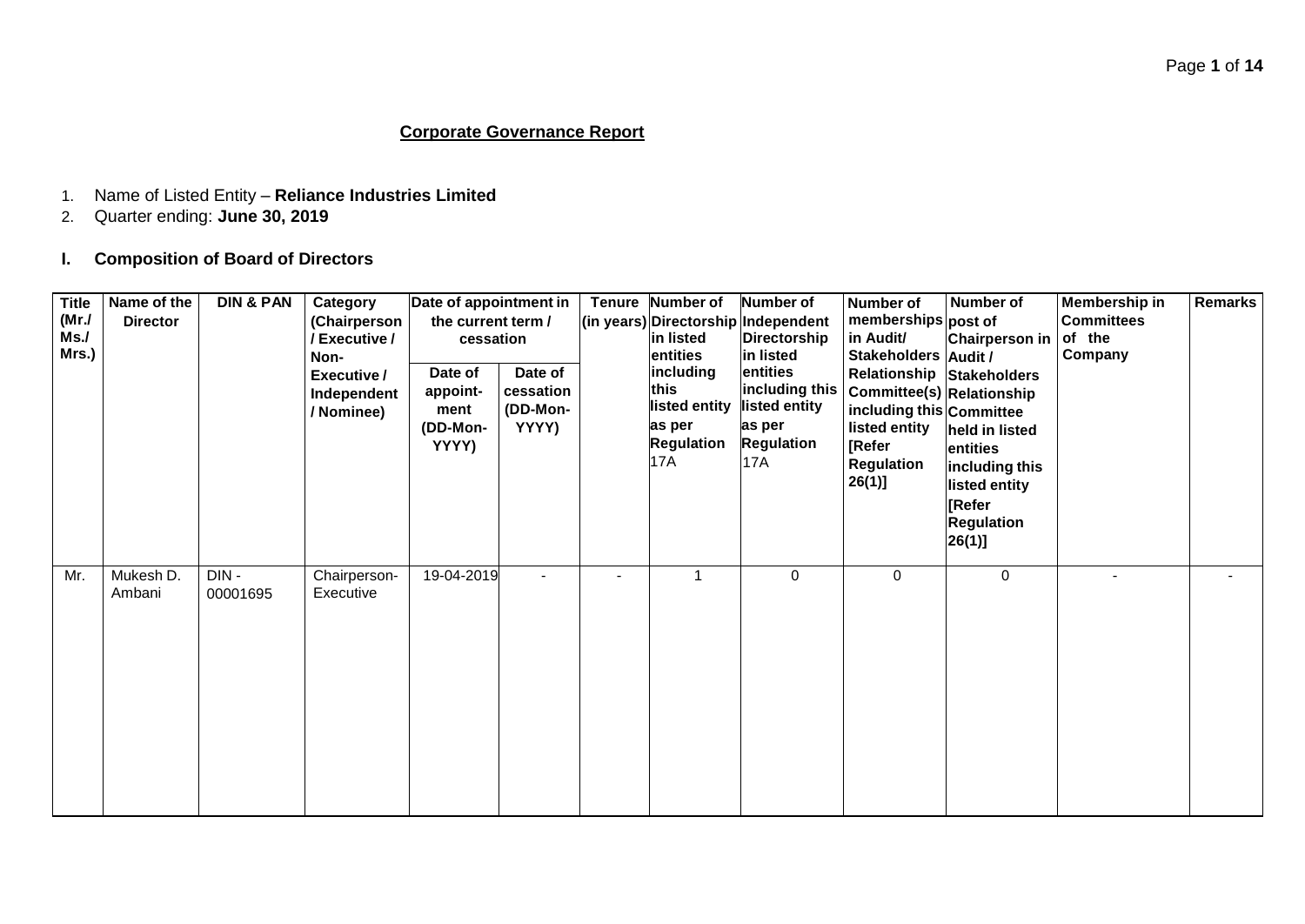| <b>Title</b><br>(MrJ)<br>Ms.<br>Mrs.) | Name of the<br><b>Director</b> | <b>DIN &amp; PAN</b> | Category<br>(Chairperson<br>/ Executive /<br>Non-<br>Executive /<br>Independent<br>/ Nominee) | Date of appointment in<br>the current term /<br>cessation<br>Date of<br>appoint-<br>ment<br>(DD-Mon-<br>YYYY) | Date of<br>cessation<br>(DD-Mon-<br>YYYY) | Tenure Number of<br>in listed<br>entities<br>including<br>this<br>listed entity<br>as per<br><b>Regulation</b><br><b>17A</b> | Number of<br>(in years) Directorship Independent<br>Directorship<br>in listed<br>entities<br>including this<br>listed entity<br>as per<br><b>Regulation</b><br><b>17A</b> | <b>Number of</b><br>memberships post of<br>in Audit/<br>Stakeholders Audit /<br>Relationship<br><b>Committee(s) Relationship</b><br>including this Committee<br>listed entity<br>[Refer<br><b>Regulation</b><br>$26(1)$ ] | <b>Number of</b><br><b>Chairperson in</b><br>Stakeholders<br>held in listed<br>entities<br>including this<br>listed entity<br>[Refer<br><b>Regulation</b><br>$26(1)$ ] | <b>Membership in</b><br><b>Committees</b><br>of the<br>Company                                                        | <b>Remarks</b> |
|---------------------------------------|--------------------------------|----------------------|-----------------------------------------------------------------------------------------------|---------------------------------------------------------------------------------------------------------------|-------------------------------------------|------------------------------------------------------------------------------------------------------------------------------|---------------------------------------------------------------------------------------------------------------------------------------------------------------------------|---------------------------------------------------------------------------------------------------------------------------------------------------------------------------------------------------------------------------|------------------------------------------------------------------------------------------------------------------------------------------------------------------------|-----------------------------------------------------------------------------------------------------------------------|----------------|
| Mr.                                   | Nikhil R.<br>Meswani           | DIN-<br>00001620     | Executive                                                                                     | 01-07-2018                                                                                                    | $\blacksquare$                            | $\mathbf{1}$                                                                                                                 | $\mathsf{O}$                                                                                                                                                              | $\overline{2}$                                                                                                                                                                                                            | $\mathbf{1}$                                                                                                                                                           | 1. Stakeholders'<br>Relationship<br>Committee<br>2. Corporate Social<br>Responsibility<br>and Governance<br>Committee |                |
| Mr.                                   | Hital R.<br>Meswani            | DIN-<br>00001623     | Executive                                                                                     | 04-08-2015                                                                                                    | $\sim$                                    | $\mathbf{1}$                                                                                                                 | $\mathsf{O}\xspace$                                                                                                                                                       | $\mathbf{1}$                                                                                                                                                                                                              | 0                                                                                                                                                                      | 1. Stakeholders'<br>Relationship<br>Committee<br>Risk<br>2.<br>Management<br>Committee                                |                |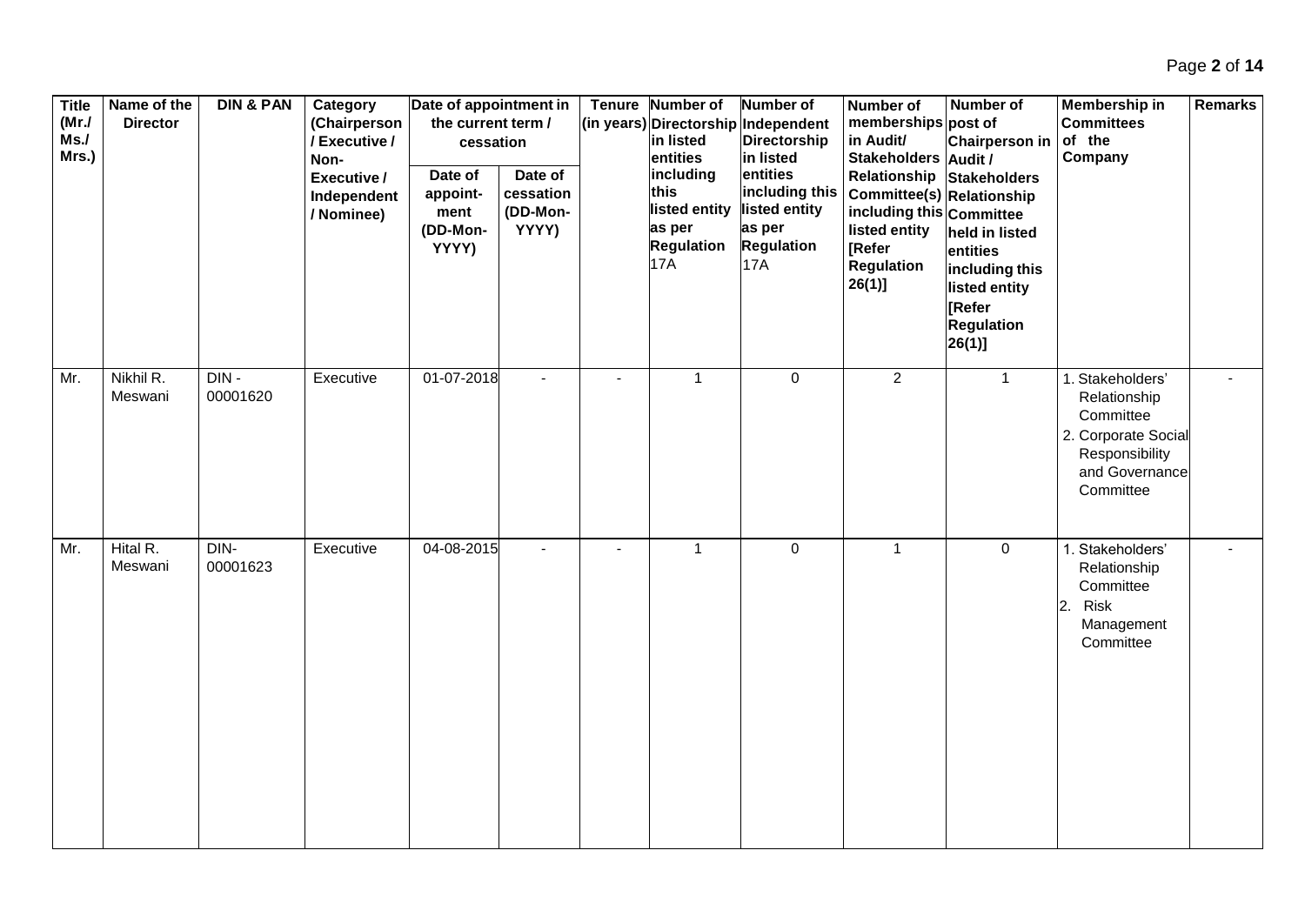| <b>Title</b><br>(MrJ)<br>Ms.<br>Mrs.) | Name of the<br><b>Director</b> | <b>DIN &amp; PAN</b> | Category<br>(Chairperson<br>/ Executive /<br>Non-<br>Executive /<br>Independent<br>/ Nominee) | Date of appointment in<br>the current term /<br>cessation<br>Date of<br>appoint-<br>ment<br>(DD-Mon-<br>YYYY) | Date of<br>cessation<br>(DD-Mon-<br>YYYY) |         | Tenure Number of<br>in listed<br>entities<br>including<br>this<br>listed entity<br>as per<br><b>Regulation</b><br>17A | Number of<br>(in years) Directorship Independent<br>Directorship<br>in listed<br>entities<br>including this<br>listed entity<br>as per<br><b>Regulation</b><br><b>17A</b> | <b>Number of</b><br>memberships post of<br>in Audit/<br>Stakeholders Audit /<br>Relationship<br>Committee(s) Relationship<br>including this Committee<br>listed entity<br>[Refer<br><b>Regulation</b><br>$26(1)$ ] | Number of<br>Chairperson in<br><b>Stakeholders</b><br>held in listed<br>entities<br>including this<br>listed entity<br>[Refer<br><b>Regulation</b><br>$26(1)$ ] | Membership in<br><b>Committees</b><br>of the<br>Company | <b>Remarks</b> |
|---------------------------------------|--------------------------------|----------------------|-----------------------------------------------------------------------------------------------|---------------------------------------------------------------------------------------------------------------|-------------------------------------------|---------|-----------------------------------------------------------------------------------------------------------------------|---------------------------------------------------------------------------------------------------------------------------------------------------------------------------|--------------------------------------------------------------------------------------------------------------------------------------------------------------------------------------------------------------------|-----------------------------------------------------------------------------------------------------------------------------------------------------------------|---------------------------------------------------------|----------------|
| Mr.                                   | <b>P.M.S.</b><br>Prasad        | $DIN -$<br>00012144  | Executive                                                                                     | 21-08-2014                                                                                                    | $\overline{\phantom{a}}$                  |         | $\overline{3}$                                                                                                        | $\pmb{0}$                                                                                                                                                                 | $\overline{4}$                                                                                                                                                                                                     | $\overline{0}$                                                                                                                                                  | 1. Risk<br>Management<br>Committee                      |                |
| Mr.                                   | Pawan<br>Kumar Kapil           | DIN-<br>02460200     | Executive                                                                                     | 16-05-2018                                                                                                    | $\overline{\phantom{a}}$                  |         | $\mathbf{1}$                                                                                                          | $\mathbf 0$                                                                                                                                                               | $\mathbf 0$                                                                                                                                                                                                        | 0                                                                                                                                                               | $\overline{a}$                                          |                |
| Mr.                                   | Mansingh L<br><b>Bhakta</b>    | $DIN -$<br>00001963  | Non-executive-<br>Independent                                                                 | 21-07-2017                                                                                                    | $\blacksquare$                            | 5 years | $\mathbf{1}$                                                                                                          | $\mathbf{1}$                                                                                                                                                              | $\mathbf 0$                                                                                                                                                                                                        | 0                                                                                                                                                               |                                                         |                |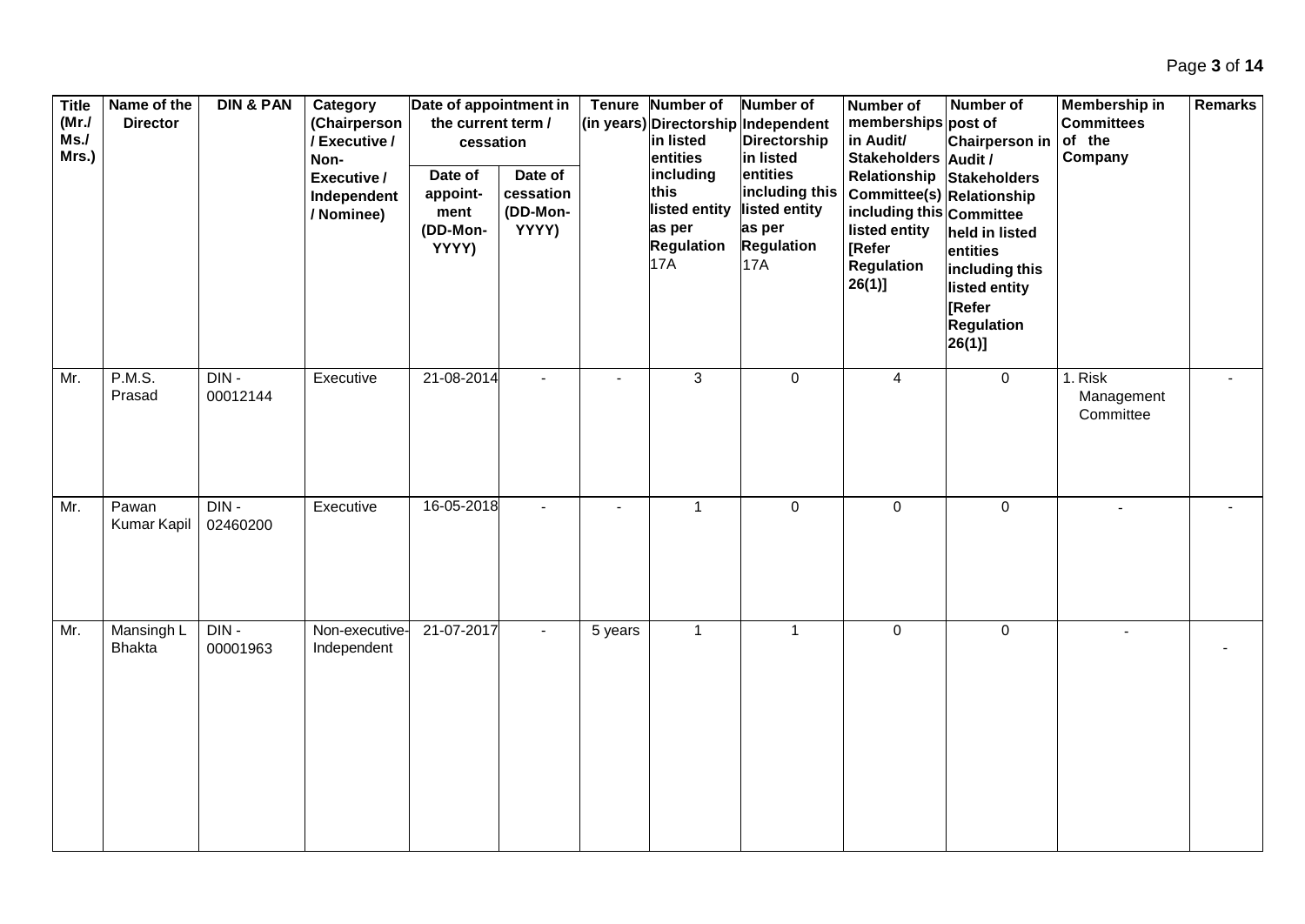| <b>Title</b><br>(MrJ)<br>Ms.<br>Mrs.) | Name of the<br><b>Director</b> | <b>DIN &amp; PAN</b> | Category<br>(Chairperson<br>/ Executive /<br>Non-<br>Executive /<br>Independent<br>/ Nominee) | Date of appointment in<br>the current term /<br>cessation<br>Date of<br>appoint-<br>ment<br>(DD-Mon-<br>YYYY) | Date of<br>cessation<br>(DD-Mon-<br>YYYY) |         | Tenure Number of<br>in listed<br>entities<br>including<br>this<br>listed entity<br>as per<br><b>Regulation</b><br>17A | <b>Number of</b><br>(in years) Directorship Independent<br>Directorship<br>in listed<br>entities<br>including this<br>listed entity<br>as per<br><b>Regulation</b><br><b>17A</b> | Number of<br>memberships post of<br>in Audit/<br>Stakeholders Audit /<br>Committee(s) Relationship<br>including this Committee<br>listed entity<br><b>[Refer</b><br><b>Regulation</b><br>$26(1)$ ] | Number of<br><b>Chairperson in</b><br>Relationship Stakeholders<br>held in listed<br>entities<br>including this<br>listed entity<br><b>IRefer</b><br><b>Regulation</b><br>$26(1)$ ] | Membership in<br><b>Committees</b><br>of the<br>Company                                                                                                                                                                      | <b>Remarks</b> |
|---------------------------------------|--------------------------------|----------------------|-----------------------------------------------------------------------------------------------|---------------------------------------------------------------------------------------------------------------|-------------------------------------------|---------|-----------------------------------------------------------------------------------------------------------------------|----------------------------------------------------------------------------------------------------------------------------------------------------------------------------------|----------------------------------------------------------------------------------------------------------------------------------------------------------------------------------------------------|-------------------------------------------------------------------------------------------------------------------------------------------------------------------------------------|------------------------------------------------------------------------------------------------------------------------------------------------------------------------------------------------------------------------------|----------------|
| Mr.                                   | Yogendra P.<br>Trivedi         | DIN-<br>00001879     | Non-<br>executive-<br>Independent                                                             | 21-07-2017                                                                                                    |                                           | 5 years | 4                                                                                                                     | 4                                                                                                                                                                                | 4                                                                                                                                                                                                  | 3                                                                                                                                                                                   | . Audit Committee<br>2. Stakeholders'<br>Relationship<br>Committee<br>3. Human<br>Resources,<br>Nomination<br>and<br>Remuneration<br>Committee<br>4. Corporate<br>Social<br>Responsibility<br>and<br>Governance<br>Committee |                |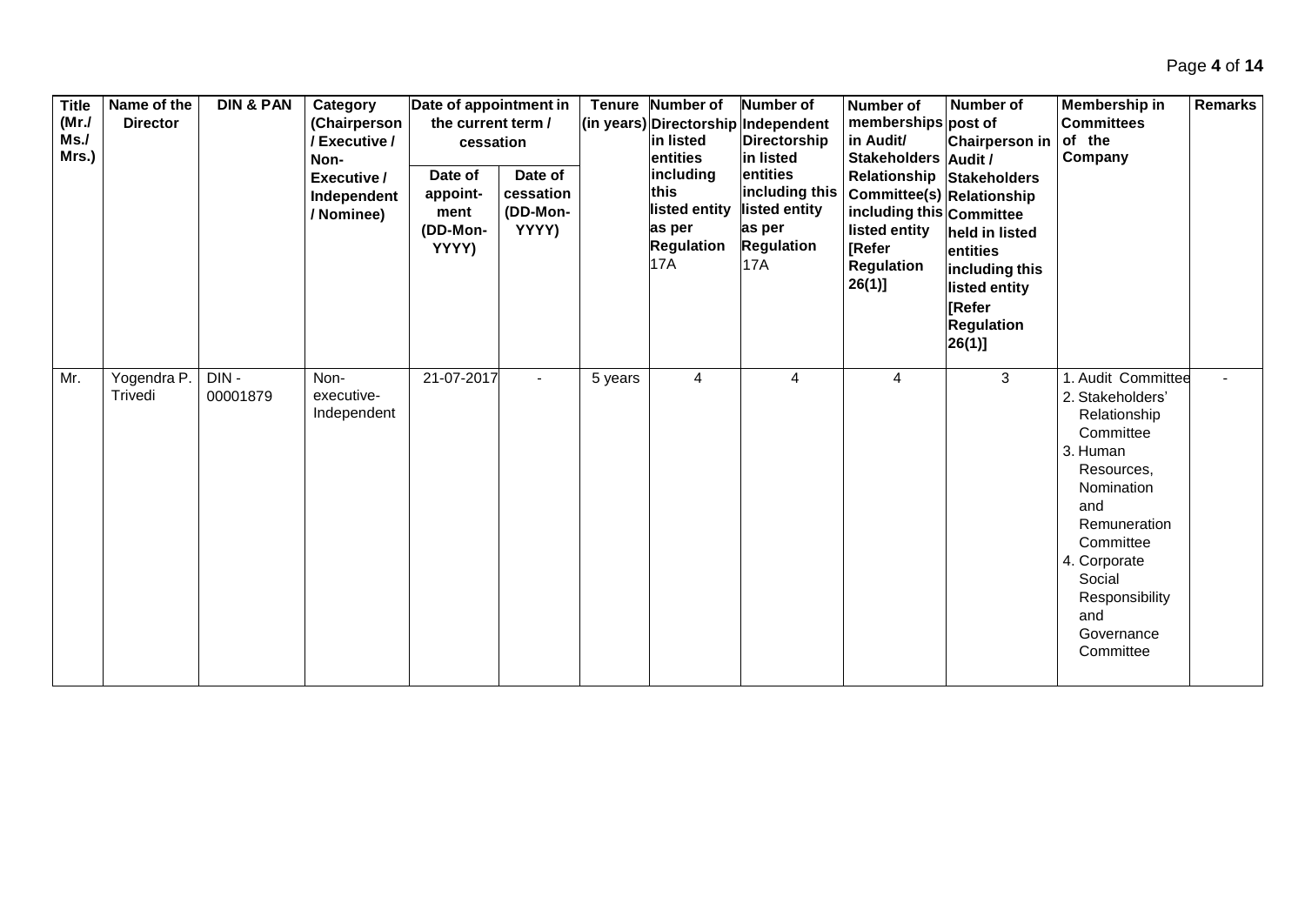| <b>Title</b><br>(MrJ)<br>Ms.<br>Mrs.) | Name of the<br><b>Director</b> | <b>DIN &amp; PAN</b> | Category<br>(Chairperson<br>/ Executive /<br>Non-<br>Executive /<br>Independent<br>/ Nominee) | Date of appointment in<br>the current term /<br>cessation<br>Date of<br>appoint-<br>ment<br>(DD-Mon-<br>YYYY) | Date of<br>cessation<br>(DD-Mon-<br>YYYY) |         | Tenure Number of<br>in listed<br>entities<br>including<br>lthis<br>listed entity<br>as per<br><b>Regulation</b><br>17A | <b>Number of</b><br>(in years) Directorship Independent<br>Directorship<br>in listed<br>entities<br>including this<br>listed entity<br>as per<br><b>Regulation</b><br><b>17A</b> | <b>Number of</b><br>memberships post of<br>in Audit/<br><b>Stakeholders</b><br>Relationship<br>Committee(s) Relationship<br>including this Committee<br>listed entity<br>[Refer<br>Regulation<br>$26(1)$ ] | <b>Number of</b><br><b>Chairperson in</b><br>Audit /<br>Stakeholders<br>held in listed<br>entities<br>including this<br>listed entity<br>[Refer<br><b>Regulation</b><br>$26(1)$ ] | Membership in<br><b>Committees</b><br>of the<br>Company | <b>Remarks</b> |
|---------------------------------------|--------------------------------|----------------------|-----------------------------------------------------------------------------------------------|---------------------------------------------------------------------------------------------------------------|-------------------------------------------|---------|------------------------------------------------------------------------------------------------------------------------|----------------------------------------------------------------------------------------------------------------------------------------------------------------------------------|------------------------------------------------------------------------------------------------------------------------------------------------------------------------------------------------------------|-----------------------------------------------------------------------------------------------------------------------------------------------------------------------------------|---------------------------------------------------------|----------------|
| Mr.                                   | Dipak C.<br>Jain               | DIN-<br>00228513     | Non-<br>executive-<br>Independent                                                             | 21-07-2017                                                                                                    | $\overline{\phantom{0}}$                  | 5 years | 1                                                                                                                      |                                                                                                                                                                                  | $\overline{2}$                                                                                                                                                                                             | 0                                                                                                                                                                                 |                                                         |                |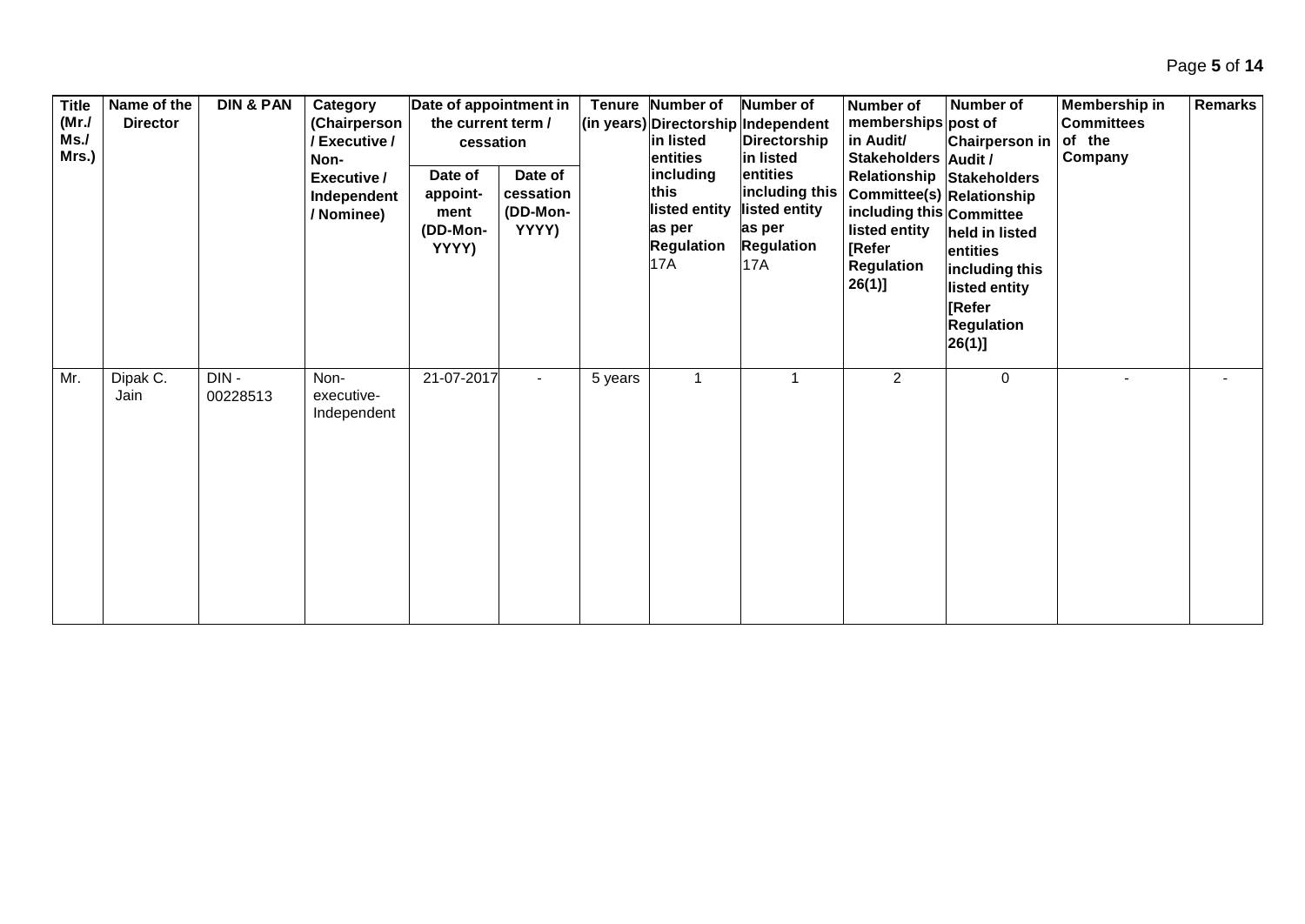| <b>Title</b><br>(MrJ)<br>Ms.<br>Mrs.) | Name of the<br><b>Director</b> | <b>DIN &amp; PAN</b>   | Category<br>(Chairperson<br>/ Executive /<br>Non-<br>Executive /<br>Independent<br>/ Nominee) | Date of appointment in<br>the current term /<br>cessation<br>Date of<br>appoint-<br>ment<br>(DD-Mon-<br>YYYY) | Date of<br>cessation<br>(DD-Mon-<br>YYYY) |         | Tenure Number of<br>in listed<br>entities<br>including<br>this<br>listed entity<br>as per<br><b>Regulation</b><br>17A | <b>Number of</b><br>(in years) Directorship Independent<br>Directorship<br>in listed<br>entities<br>including this<br>listed entity<br>as per<br><b>Regulation</b><br><b>17A</b> | Number of<br>memberships post of<br>in Audit/<br>Stakeholders Audit /<br><b>Committee(s) Relationship</b><br>including this Committee<br>listed entity<br><b>[Refer</b><br>Regulation<br>$26(1)$ ] | <b>Number of</b><br>Chairperson in<br>Relationship Stakeholders<br>held in listed<br>entities<br>including this<br>listed entity<br><b>IRefer</b><br><b>Regulation</b><br>$26(1)$ ] | Membership in<br><b>Committees</b><br>of the<br>Company                                                                                                                      | <b>Remarks</b> |
|---------------------------------------|--------------------------------|------------------------|-----------------------------------------------------------------------------------------------|---------------------------------------------------------------------------------------------------------------|-------------------------------------------|---------|-----------------------------------------------------------------------------------------------------------------------|----------------------------------------------------------------------------------------------------------------------------------------------------------------------------------|----------------------------------------------------------------------------------------------------------------------------------------------------------------------------------------------------|-------------------------------------------------------------------------------------------------------------------------------------------------------------------------------------|------------------------------------------------------------------------------------------------------------------------------------------------------------------------------|----------------|
| Mr.                                   | Raghunath<br>A. Mashelkar      | <b>DIN</b><br>00074119 | Non-<br>executive-<br>Independent                                                             | 21-07-2017                                                                                                    | $\blacksquare$                            | 5 years | 3                                                                                                                     | 3                                                                                                                                                                                | $\overline{2}$                                                                                                                                                                                     | 0                                                                                                                                                                                   | 1. Audit<br>Committee<br>2. Human<br>Resources,<br>Nomination and<br>Remuneration<br>Committee<br>3. Corporate<br>Social<br>Responsibility<br>and<br>Governance<br>Committee | $\blacksquare$ |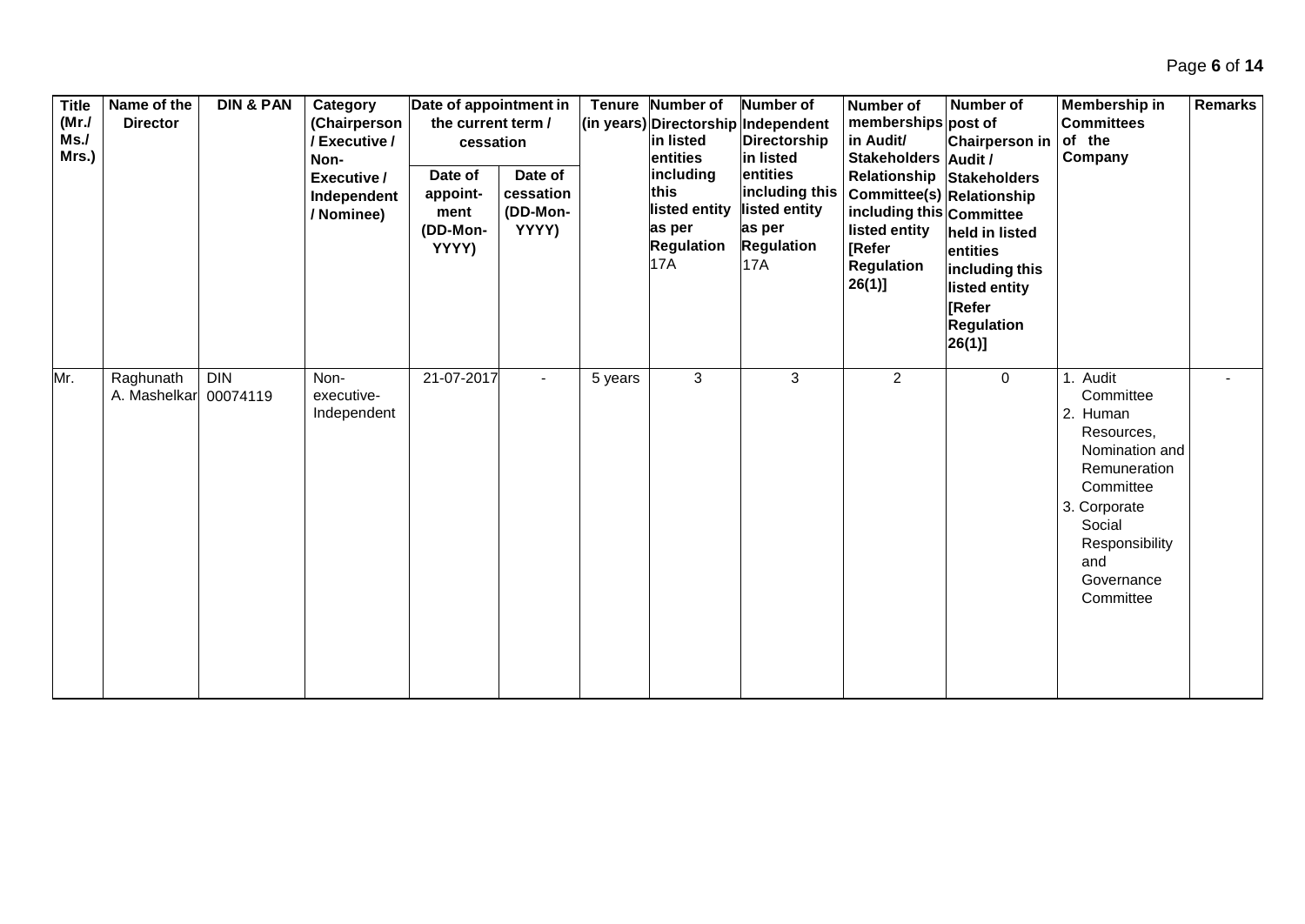| <b>Title</b><br>$(Mr$ ./<br>Ms.<br>Mrs.) | Name of the<br><b>Director</b> | <b>DIN &amp; PAN</b> | Category<br>(Chairperson<br>/ Executive /<br>Non-<br>Executive /<br>Independent<br>/ Nominee) | Date of appointment in<br>the current term /<br>cessation<br>Date of<br>appoint-<br>ment<br>(DD-Mon-<br>YYYY) | Date of<br>cessation<br>(DD-Mon-<br>YYYY) |         | Tenure Number of<br>in listed<br>entities<br>including<br>this<br>listed entity<br>as per<br><b>Regulation</b><br>17A | Number of<br>(in years) Directorship Independent<br>Directorship<br>in listed<br>entities<br>including this<br>listed entity<br>as per<br><b>Regulation</b><br><b>17A</b> | Number of<br>memberships post of<br>in Audit/<br>Stakeholders Audit /<br>Relationship<br>Committee(s) Relationship<br>including this Committee<br>listed entity<br>[Refer<br><b>Regulation</b><br>26(1) | Number of<br><b>Chairperson in</b><br><b>Stakeholders</b><br>held in listed<br>entities<br>including this<br>listed entity<br>[Refer<br><b>Regulation</b><br>$26(1)$ ] | <b>Membership in</b><br><b>Committees</b><br>of the<br>Company                                                                       | <b>Remarks</b> |
|------------------------------------------|--------------------------------|----------------------|-----------------------------------------------------------------------------------------------|---------------------------------------------------------------------------------------------------------------|-------------------------------------------|---------|-----------------------------------------------------------------------------------------------------------------------|---------------------------------------------------------------------------------------------------------------------------------------------------------------------------|---------------------------------------------------------------------------------------------------------------------------------------------------------------------------------------------------------|------------------------------------------------------------------------------------------------------------------------------------------------------------------------|--------------------------------------------------------------------------------------------------------------------------------------|----------------|
| Mr.                                      | Adil<br>Zainulbhai             | $DIN -$<br>06646490  | Non-<br>executive-<br>Independent                                                             | 01-04-2019                                                                                                    | $\blacksquare$                            | 5 years | $\overline{5}$                                                                                                        | $5\phantom{.0}$                                                                                                                                                           | 10                                                                                                                                                                                                      | $\overline{5}$                                                                                                                                                         | 1. Audit<br>Committee<br>2. Risk<br>Management<br>Committee<br>3. Human<br>Resources,<br>Nomination and<br>Remuneration<br>Committee |                |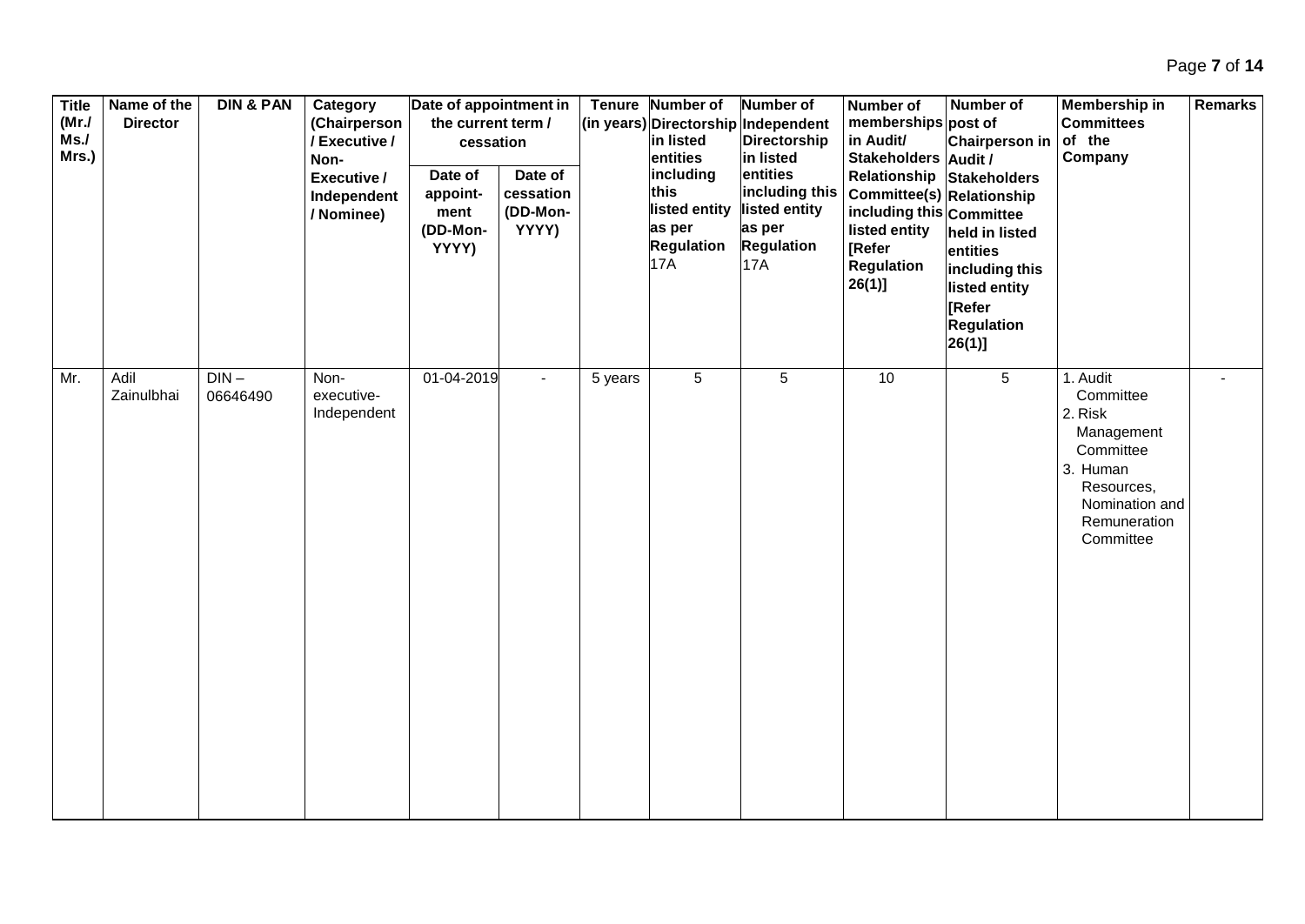| <b>Title</b><br>(MrJ)<br>Ms.<br>Mrs.) | Name of the<br><b>Director</b> | <b>DIN &amp; PAN</b> | Category<br>(Chairperson<br>/ Executive /<br>Non-<br>Executive /<br>Independent<br>/ Nominee) | Date of appointment in<br>the current term /<br>cessation<br>Date of<br>appoint-<br>ment<br>(DD-Mon-<br>YYYY) | Date of<br>cessation<br>(DD-Mon-<br>YYYY) |                | Tenure Number of<br>in listed<br>entities<br>including<br>this<br>listed entity<br>as per<br><b>Regulation</b><br>17A | Number of<br>(in years) Directorship Independent<br><b>Directorship</b><br>in listed<br>entities<br>including this<br>listed entity<br>as per<br><b>Regulation</b><br><b>17A</b> | <b>Number of</b><br>memberships post of<br>in Audit/<br><b>Stakeholders</b><br>Relationship<br>Committee(s) Relationship<br>including this Committee<br>listed entity<br>[Refer<br><b>Regulation</b><br>$26(1)$ ] | <b>Number of</b><br><b>Chairperson in</b><br>Audit /<br>Stakeholders<br>held in listed<br>entities<br>including this<br>listed entity<br>[Refer<br><b>Regulation</b><br>$26(1)$ ] | <b>Membership in</b><br><b>Committees</b><br>of the<br>Company                              | <b>Remarks</b> |
|---------------------------------------|--------------------------------|----------------------|-----------------------------------------------------------------------------------------------|---------------------------------------------------------------------------------------------------------------|-------------------------------------------|----------------|-----------------------------------------------------------------------------------------------------------------------|----------------------------------------------------------------------------------------------------------------------------------------------------------------------------------|-------------------------------------------------------------------------------------------------------------------------------------------------------------------------------------------------------------------|-----------------------------------------------------------------------------------------------------------------------------------------------------------------------------------|---------------------------------------------------------------------------------------------|----------------|
| Mrs.                                  | Nita M.<br>Ambani              | DIN-<br>03115198     | Non-<br>executive -<br>Non-<br>independent                                                    | 18-06-2014                                                                                                    | $\overline{\phantom{a}}$                  | $\blacksquare$ | $\overline{2}$                                                                                                        | $\mathbf 0$                                                                                                                                                                      | 0                                                                                                                                                                                                                 | 0                                                                                                                                                                                 |                                                                                             |                |
| Mr.                                   | Raminder<br>Singh Gujral       | DIN-<br>07175393     | Non-<br>executive-<br>Independent                                                             | 12-06-2015                                                                                                    | $\overline{a}$                            | 5 years        | $\overline{a}$                                                                                                        | $\overline{2}$                                                                                                                                                                   | $\mathfrak{S}$                                                                                                                                                                                                    | 0                                                                                                                                                                                 | 1. Audit Committee<br>2. Human<br>Resources,<br>Nomination and<br>Remuneration<br>Committee |                |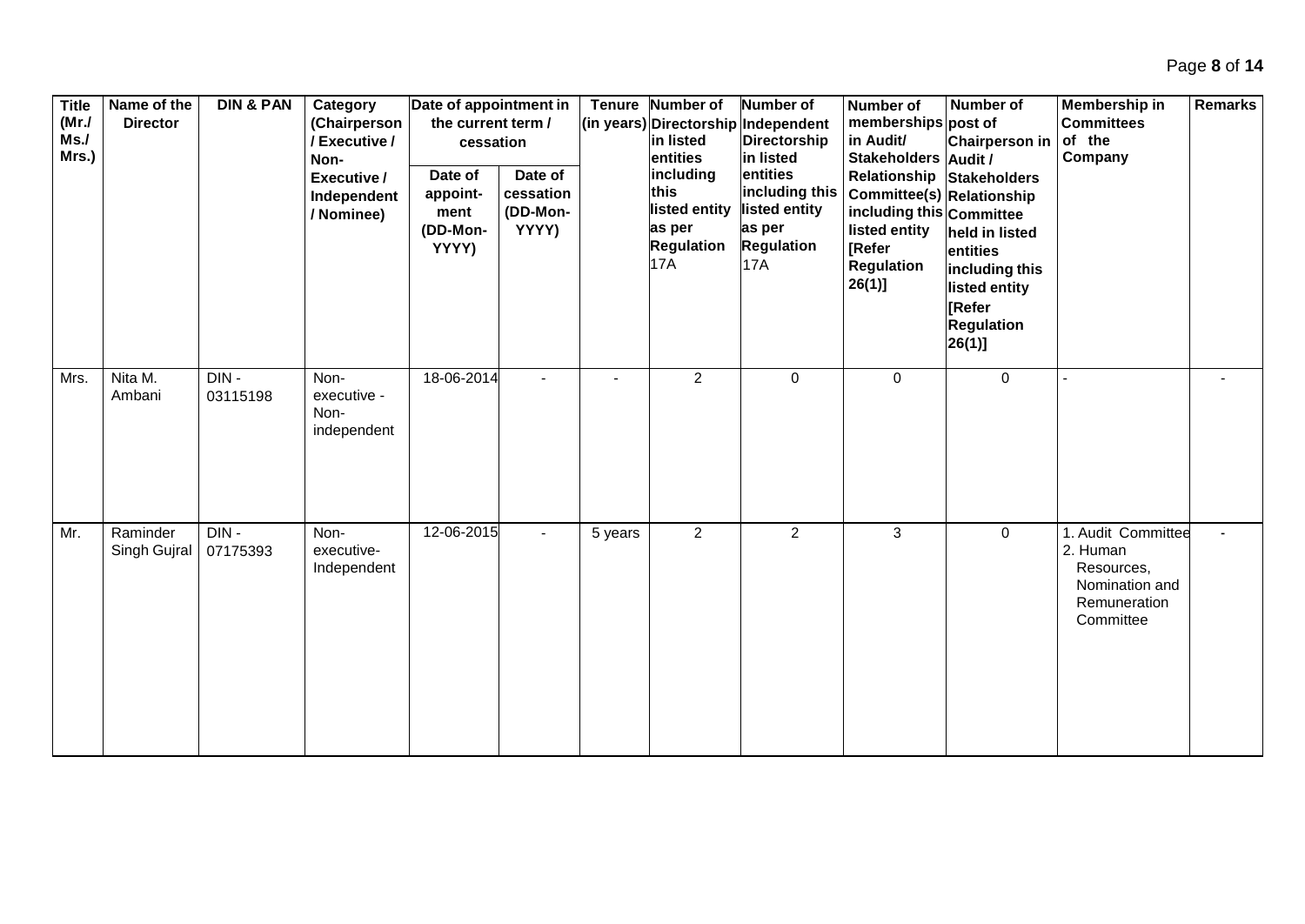| <b>Title</b><br>(MrJ)<br>Ms.<br>Mrs.) | Name of the<br><b>Director</b> | <b>DIN &amp; PAN</b> | Category<br>(Chairperson<br>/ Executive /<br>Non-<br>Executive /<br>Independent<br>/ Nominee) | Date of appointment in<br>the current term /<br>cessation<br>Date of<br>appoint-<br>ment<br>(DD-Mon-<br>YYYY) | Date of<br>cessation<br>(DD-Mon-<br>YYYY) |         | Tenure Number of<br>lin listed<br>entities<br>including<br>this<br>listed entity<br>as per<br><b>Regulation</b><br>17A | <b>Number of</b><br>(in years) Directorship Independent<br><b>Directorship</b><br>in listed<br>entities<br>including this<br>listed entity<br>as per<br><b>Regulation</b><br><b>17A</b> | <b>Number of</b><br>memberships post of<br>in Audit/<br>Stakeholders Audit /<br><b>Committee(s) Relationship</b><br>including this Committee<br>listed entity<br><b>[Refer</b><br><b>Regulation</b><br>$26(1)$ ] | Number of<br>Chairperson in<br>Relationship Stakeholders<br>held in listed<br>entities<br>including this<br>listed entity<br><b>[Refer</b><br><b>Regulation</b><br>$26(1)$ ] | Membership in<br><b>Committees</b><br>of the<br>Company                                                                                                                             | <b>Remarks</b> |
|---------------------------------------|--------------------------------|----------------------|-----------------------------------------------------------------------------------------------|---------------------------------------------------------------------------------------------------------------|-------------------------------------------|---------|------------------------------------------------------------------------------------------------------------------------|-----------------------------------------------------------------------------------------------------------------------------------------------------------------------------------------|------------------------------------------------------------------------------------------------------------------------------------------------------------------------------------------------------------------|------------------------------------------------------------------------------------------------------------------------------------------------------------------------------|-------------------------------------------------------------------------------------------------------------------------------------------------------------------------------------|----------------|
| Mr.                                   | Shumeet<br>Banerji             | $DIN -$<br>02787784  | Non-<br>executive-<br>Independent                                                             | 21-07-2017                                                                                                    | $\overline{\phantom{0}}$                  | 5 years |                                                                                                                        |                                                                                                                                                                                         | $\mathbf 0$                                                                                                                                                                                                      | 0                                                                                                                                                                            | 1. Human<br>Resources,<br>Nomination and<br>Remuneration<br>Committee<br>2. Risk<br>Management<br>Committee<br>3. Corporate Social<br>Responsibility<br>and Governance<br>Committee |                |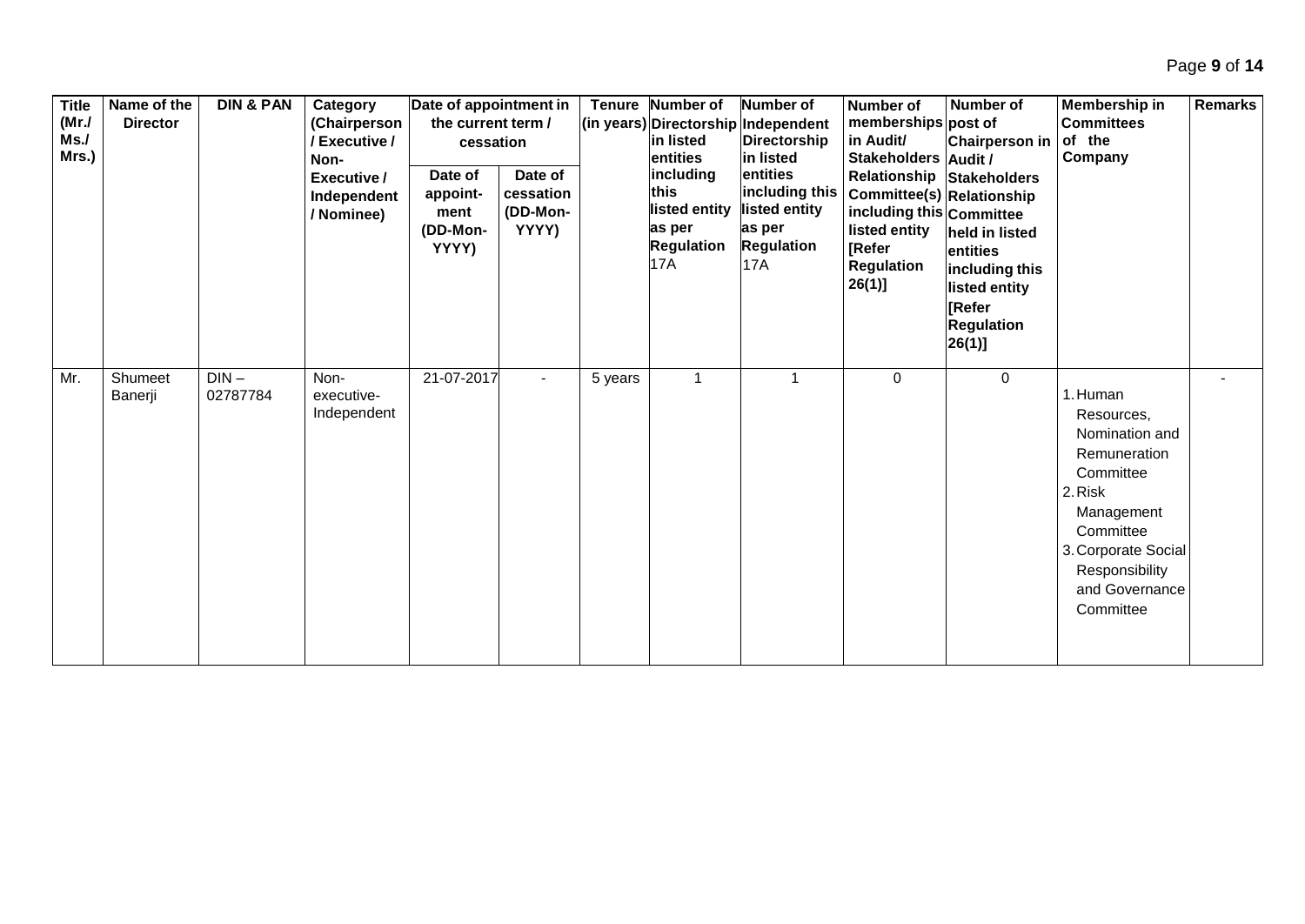**Title (Mr./ Ms./ Mrs.) Name of the Director DIN & PAN Category (Chairperson / Executive / Non-Executive / Independent / Nominee) Date of appointment in the current term / cessation Tenure Number of (in years) Directorship Independent in listed entities including this listed entity as per Regulation** 17A **Number of Directorship in listed entities including this listed entity as per Regulation** 17A **Number of memberships post of in Audit/ Stakeholders Audit / Relationship Committee(s) Relationship including this Committee listed entity [Refer Regulation 26(1)] Number of Chairperson in Stakeholders held in listed entities including this listed entity [Refer Regulation 26(1)] Membership in Committees of the Company Remarks Date of appointment (DD-Mon-YYYY) Date of cessation (DD-Mon-YYYY)** Mrs. Arundhati Bhattacharya  $DIN -$ 02011213 Nonexecutive-Independent 17-10-2018 - 5 years 4 4 4 2 0 1. Stakeholders' Relationship **Committee** Appointed for a period of 5 (five) consecutiv e years for a term up to October 16, 2023, subject to the approval of **Sharehold** ers of the **Company** 

Page **10** of **14**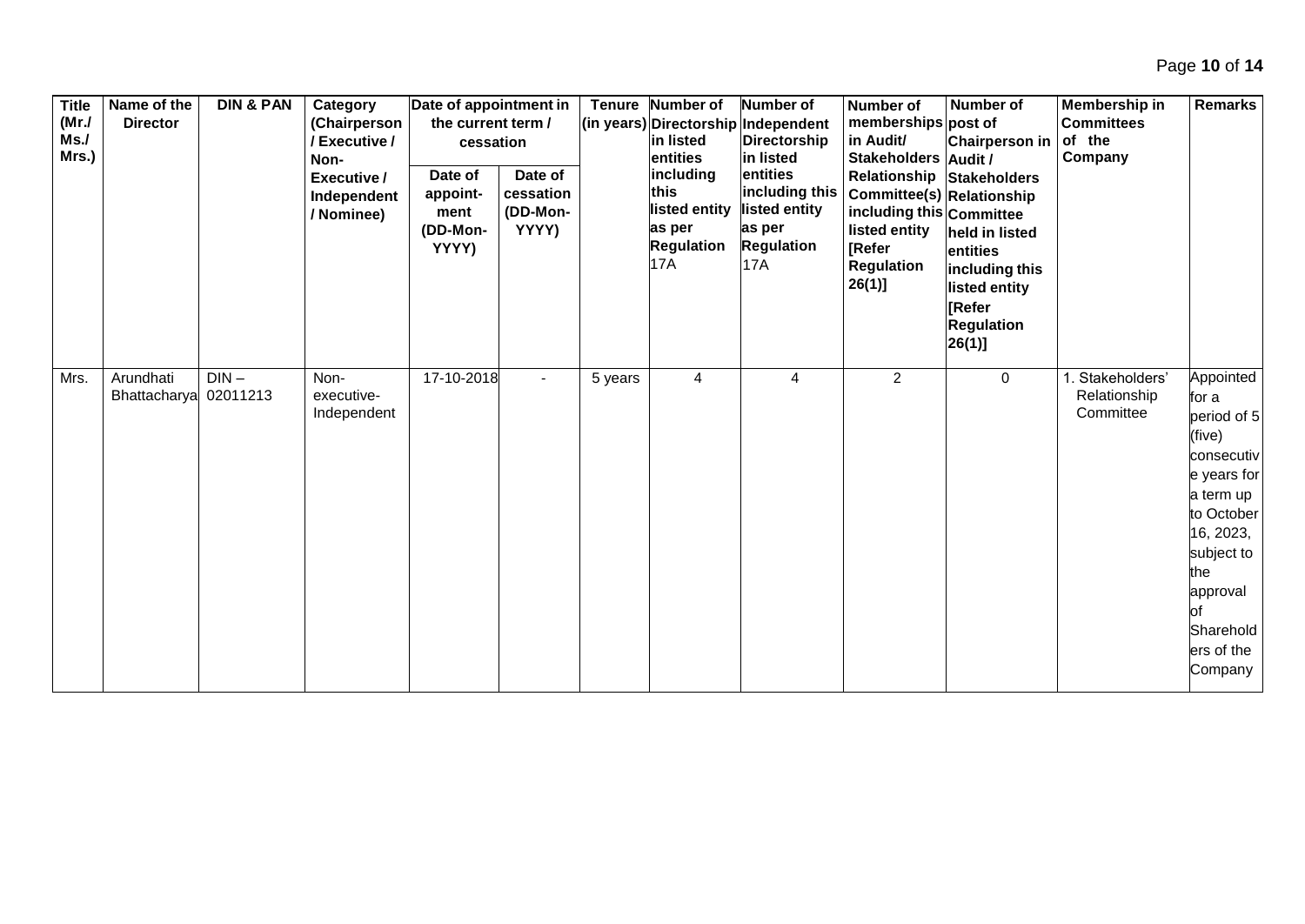## **II. Composition of Committees**

| <b>Name of Committee</b>                                            | <b>Name of Committee</b><br>members                                                                                                      | Category<br>(Chairperson / Executive / Non-Executive /<br><b>Independent / Nominee)</b>                                                                                                      | Company<br><b>Remarks</b><br>(Date of<br>appointment)                            |
|---------------------------------------------------------------------|------------------------------------------------------------------------------------------------------------------------------------------|----------------------------------------------------------------------------------------------------------------------------------------------------------------------------------------------|----------------------------------------------------------------------------------|
| 1. Audit Committee                                                  | Mr. Yogendra P. Trivedi<br>Dr. Raghunath A. Mashelkar<br>Mr. Adil Zainulbhai<br>Mr. Raminder Singh Gujral                                | Non-executive Independent - Chairman<br>Non-executive Independent - Member<br>Non-executive Independent - Member<br>Non-executive Independent - Member                                       | 27/04/1998<br>21/08/2009<br>20/12/2013<br>07/07/2015                             |
| 2. Human Resources, Nomination and<br><b>Remuneration Committee</b> | Mr. Adil Zainulbhai<br>Mr. Yogendra P. Trivedi<br>Dr. Raghunath A. Mashelkar<br>Mr. Raminder Singh Gujral<br>Dr. Shumeet Banerji         | Non-executive Independent - Chairman<br>Non-executive Independent - Member<br>Non-executive Independent - Member<br>Non-executive Independent - Member<br>Non-executive Independent - Member | 20/12/2013<br>20/12/2013<br>20/12/2013<br>27/09/2017<br>27/09/2017               |
| 3. Risk Management Committee                                        | Mr. Adil Zainulbhai<br>Dr. Shumeet Banerji<br>Mr. Hital R. Meswani<br>Mr. P.M.S. Prasad<br>Mr. Alok Agarwal<br>Mr. Srikanth Venkatachari | Non-executive Independent - Chairman<br>Non-executive Independent - Member<br>Executive - Member<br>Executive - Member<br>Not a director - Member<br>Not a director - Member                 | 13/10/2014<br>17/10/2018<br>13/10/2014<br>13/10/2014<br>13/10/2014<br>13/10/2014 |
| 4. Stakeholders' Relationship<br>Committee*                         | Mr. Yogendra P. Trivedi<br>Mrs. Arundhati Bhattacharya<br>Mr. Nikhil R. Meswani<br>Mr. Hital R. Meswani                                  | Non-executive Independent - Chairman<br>Non-executive Independent - Member<br>Executive - Member<br>Executive - Member                                                                       | 18/04/2014<br>17/10/2018<br>18/04/2014<br>18/04/2014                             |
| 5. Corporate Social Responsibility and<br>Governance Committee      | Mr. Yogendra P. Trivedi<br>Dr. Raghunath A. Mashelkar<br>Dr. Shumeet Banerji<br>Mr. Nikhil R. Meswani                                    | Non-executive Independent - Chairman<br>Non-executive Independent - Member<br>Non-executive Independent - Member<br>Executive - Member                                                       | 17/01/2014<br>17/01/2014<br>27/09/2017<br>17/01/2014                             |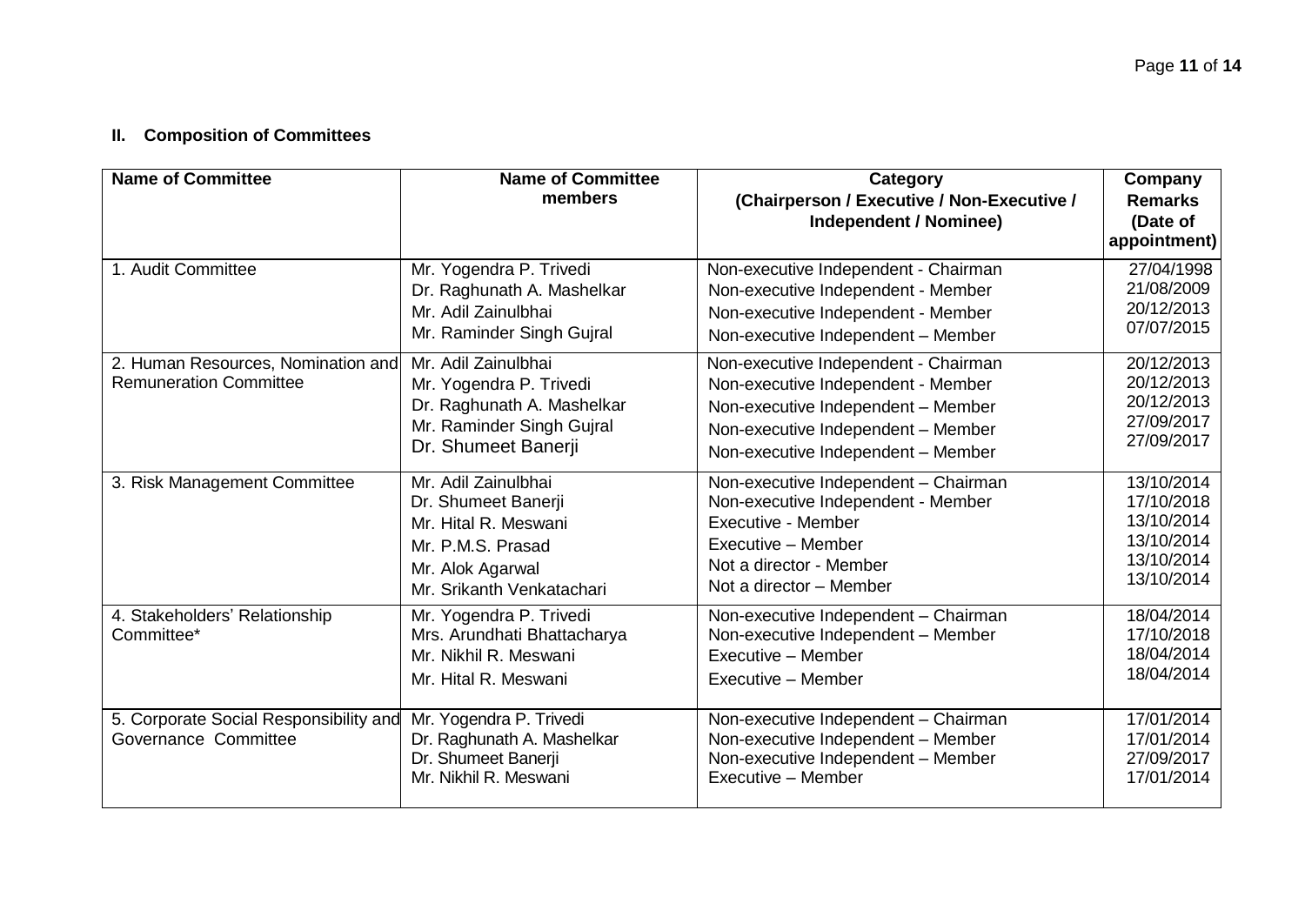### **III. Meeting of Board of Directors**

| Date(s) of Meeting (if any) in the<br>previous quarter     | Date(s) of Meeting (if any) in<br>the relevant quarter | Maximum gap between<br>any two consecutive<br>meetings<br>(in number of days) | <b>Company Remarks</b> |
|------------------------------------------------------------|--------------------------------------------------------|-------------------------------------------------------------------------------|------------------------|
| <b>January 17, 2019</b><br>March 6, 2019<br>March 29, 2019 | April 18, 2019                                         | 47 days                                                                       |                        |

## **IV. Meeting of Committees**

| Name of the<br><b>Committee</b>                                           | Date(s) of<br>meeting of the<br>committee in the<br>previous quarter                        | Date(s) of<br>meeting of the<br>committee in the<br>relevant quarter | <b>Whether</b><br>requirement of<br>Quorum met<br>(details) | Maximum gap between any<br>two consecutive meetings<br>(in number of days) | Company<br><b>Remarks</b> |
|---------------------------------------------------------------------------|---------------------------------------------------------------------------------------------|----------------------------------------------------------------------|-------------------------------------------------------------|----------------------------------------------------------------------------|---------------------------|
| <b>Audit Committee</b>                                                    | January 17, 2019<br>January 18, 2019<br>February 7, 2019<br>March 6, 2019<br>March 29, 2019 | April 5, 2019<br>April 17, 2019<br>April 18, 2019                    | Required quorum of 2<br>members was met                     | 26 days                                                                    |                           |
| Human Resources,<br><b>Nomination</b><br>and<br>Remuneration<br>Committee | January 18, 2019<br>March 29, 2019                                                          | April 17, 2019                                                       | Required quorum of 2<br>members was met                     | 69 days                                                                    |                           |
| <b>Risk Management</b><br>Committee                                       | January 18, 2019                                                                            | April 17, 2019                                                       | Required quorum of 2<br>members was met                     | 88 days                                                                    |                           |
| Stakeholders'<br>Relationship<br>Committee                                | January 29, 2019                                                                            | April 25, 2019                                                       | Required quorum of 2<br>members was met                     | 85 days                                                                    |                           |
| Corporate Social<br>Responsibility and<br>Governance<br>Committee         | January 17, 2019                                                                            | April 18, 2019                                                       | Required quorum of 2<br>members was met                     | 90 days                                                                    |                           |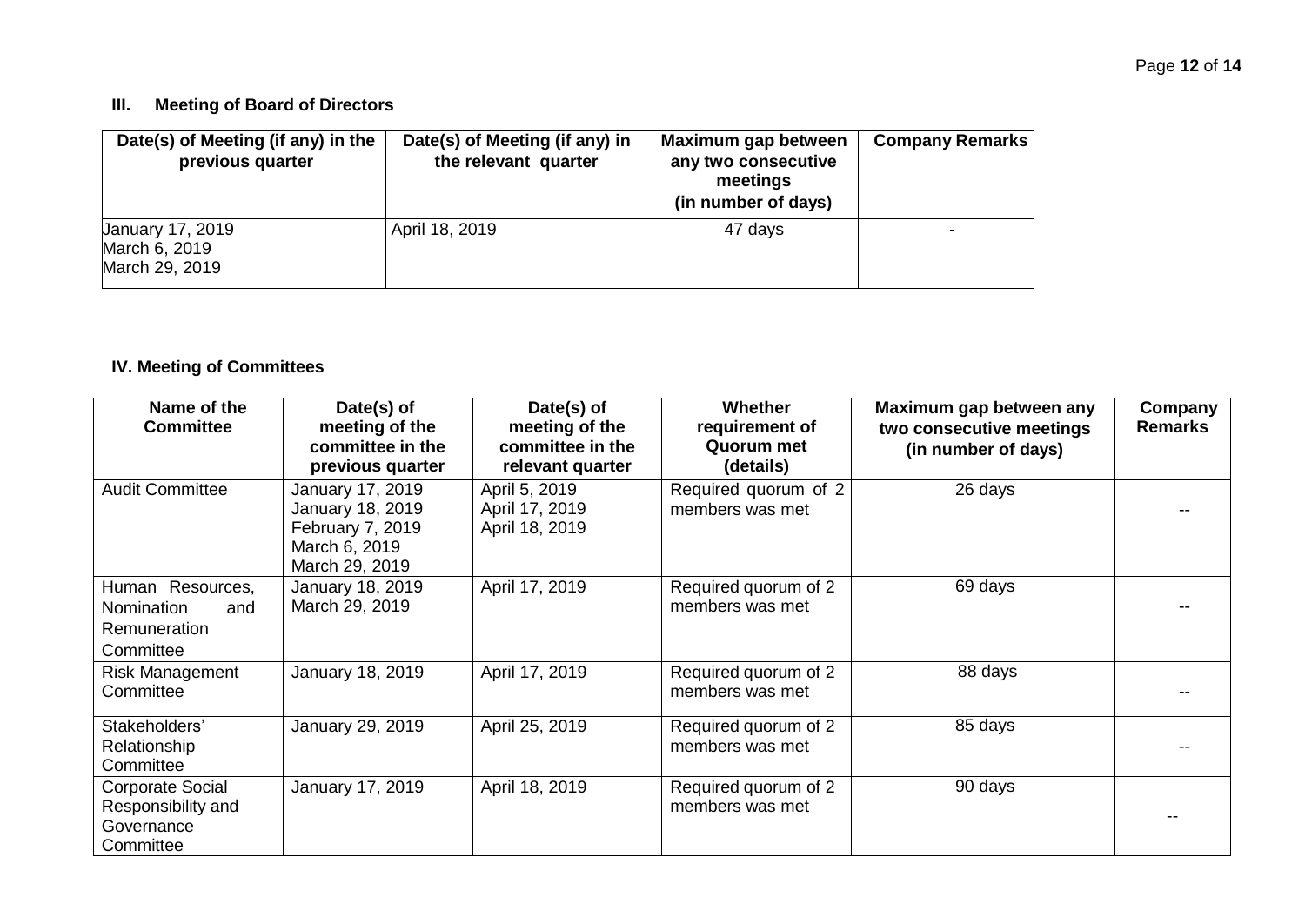# **V. Related Party Transactions**

| <b>Subject</b>                                                                                         | <b>Compliance status</b><br>(Yes / No / NA) | Company<br><b>Remarks</b> |
|--------------------------------------------------------------------------------------------------------|---------------------------------------------|---------------------------|
| Whether prior approval of audit committee obtained                                                     | Yes                                         |                           |
| Whether shareholder approval obtained for material RPT                                                 |                                             |                           |
| Whether details of RPT entered into pursuant to omnibus approval have been reviewed by Audit Committee | Yes                                         |                           |

|    | <b>Affirmations</b>                                                                                                                                                                                                                                                                                                                   | Yes / No |
|----|---------------------------------------------------------------------------------------------------------------------------------------------------------------------------------------------------------------------------------------------------------------------------------------------------------------------------------------|----------|
|    | 1. The composition of Board of Directors is in terms of SEBI (Listing Obligations and Disclosure Requirements) Regulations, 2015.                                                                                                                                                                                                     | Yes      |
| 2. | The composition of the following Committees is in terms of SEBI (Listing Obligations and Disclosure Requirements) Regulations,<br>2015<br><b>Audit Committee</b><br>a.<br>Human Resources, Nomination and Remuneration Committee<br>b.<br><b>Stakeholders' Relationship Committee</b><br>c.<br><b>Risk Management Committee</b><br>d. | Yes      |
|    | 3. The above committee members have been made aware of their powers, role and responsibilities as specified in SEBI (Listing<br>Obligations and Disclosure Requirements) Regulations, 2015.                                                                                                                                           | Yes      |
|    | 4. The meetings of the Board of Directors and the above Committees have been conducted in the manner as specified in SEBI<br>(Listing Obligations and Disclosure Requirements) Regulations, 2015.                                                                                                                                     | Yes      |